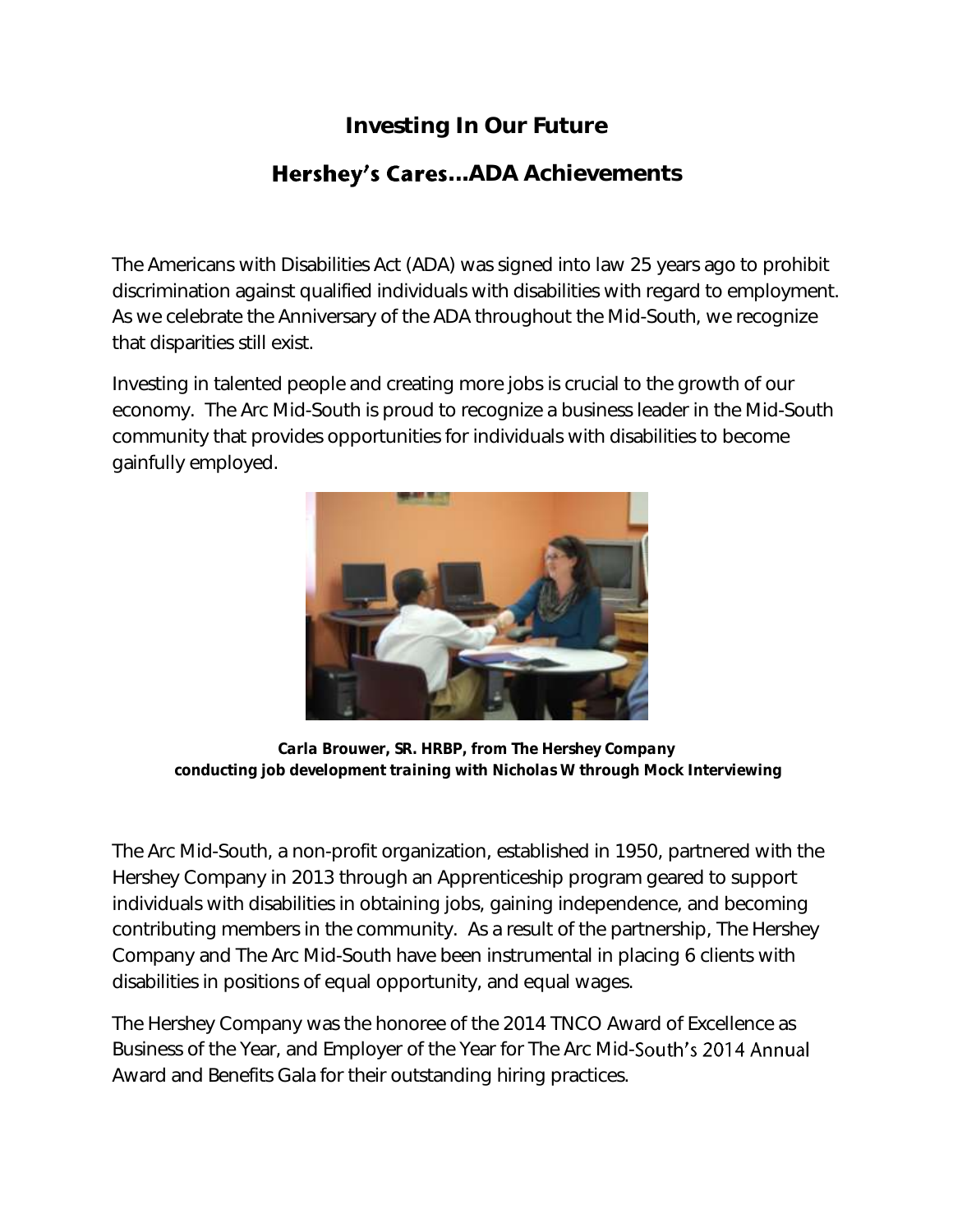

*Carlene Leaper, Executive Director The Arc Mid-South and Andrea Goodman, Human Resource Specialist, The Hershey Company at TNCO Award of Excellence 2014*



Andrea Goodman representing Employer of the Year Hershey at The Arc's Gala 2014

The Hershey Company is just one of many organizations that The Arc Mid-South partners with in order to help exceptional employees accomplish their goals, fulfill The Arc Mid-South's mission, and ensure equal employment rights as a result of the ADA.